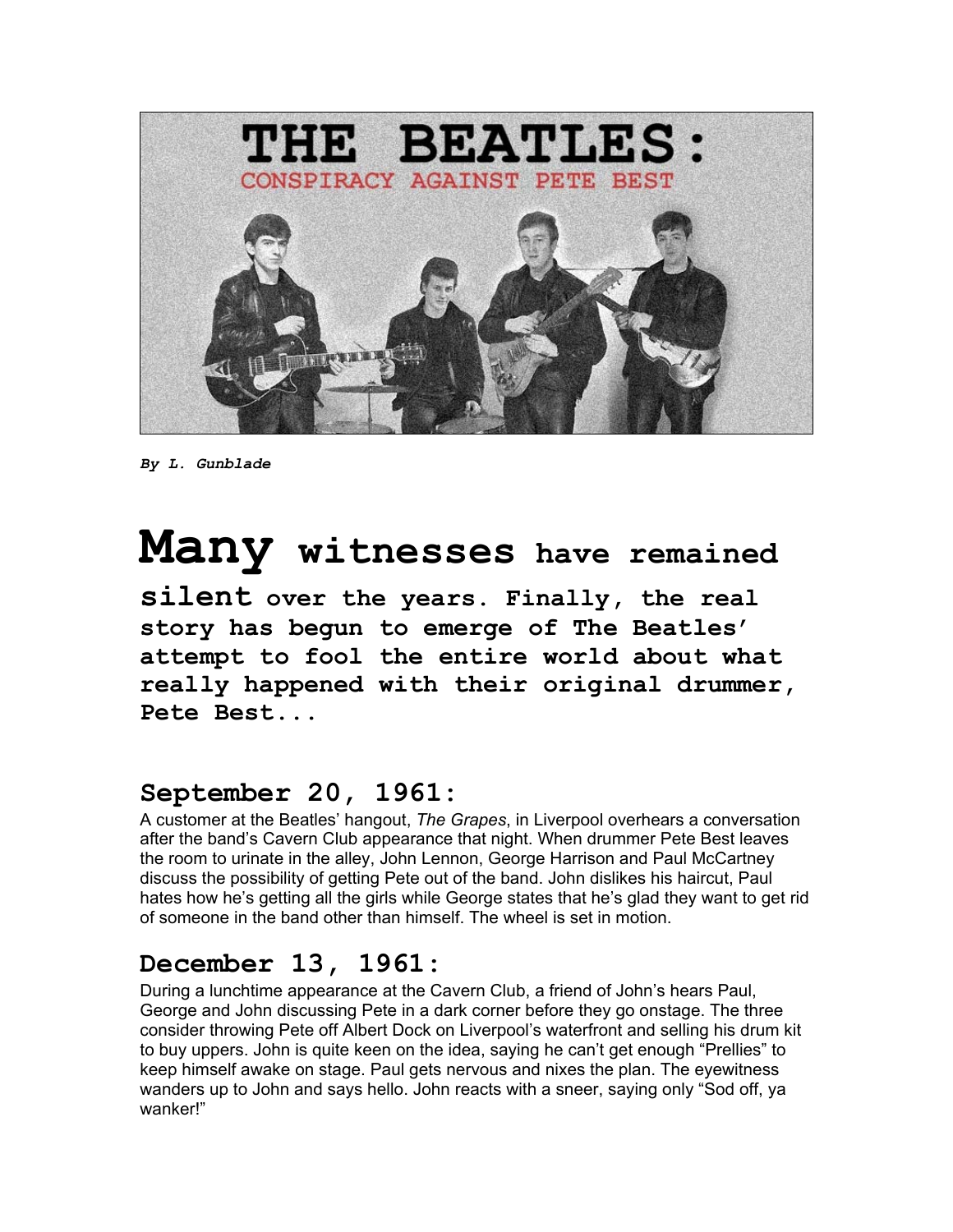# **May 31 1962:**

Pete fails to cut his hair in the new "Beatles" style, preferring instead to keep his 50s James Dean appearance. John, Paul and George are furious. According to an unwritten memoir of George Harrison, the band rigs Pete's drum kit to explode during their final date at the Star Club in Hamburg, Germany. The explosive fails to detonate. Pete finds the device while packing up. John smirks and says, "That oughta show ya. Don't wanna cut your sodding hair like us? How's that make ya feel?"<sup>1</sup> Pete again refuses to adopt the Beatles haircut and seals his fate.

## **June 6, 1962:**

The Beatles play four demo songs for Producer George Martin at Abbey Road Studios in London. Red-faced after George makes fun of his tie, Martin tells John, Paul and George, "You need to get rid of your drummer. I could make a phone call and he'll never play drums again. I could make another phone call and he'll never make it back to Liverpool. On the other hand, you could sack him. Lads, I'll leave it to you to decide." Martin also threatens George to never joke about his tie again.

# **August 16, 1962:**

Pete is dismissed from the group and replaced by Ringo Starr. Uncollected eyewitness accounts state Pete leaves manager Brian Epstein's office at NEMS Enterprises with Brian yelling after him, "Look, just be glad they didn't want you dead. It was on the table, Pete. It was on the bloody table!!!"

## **Fall 1962:**

A drunken Pete Best performs with his new band, *The Pete Best All-Stars*. He introduces a song by saying, "This song is not dedicated to The Beatles who wanted to kill me." The audience laughs, not realizing he's serious.

#### **Summer 1963:**

As The Beatles become famous across Great Britain, John allegedly begins an onagain, off-again affair with journalist Maureen Cleeve. John drunkenly admits the plot to kill Pete one night and warns her to never reveal it.

# **Spring 1964:**

The Beatles are now international sensations. Racked with guilt, John buys Pete a grocery store in Liverpool. A dwarf hired by John to perform circus tricks in front of the store overhears the two. "I hope this makes up for the whole 'We were going to kill you' thing," says John. Pete nervously replies, "Sure, we're even."

## **Summer 1965:**

Maureen Cleeve interviews John. He makes an off-the-record comment that The Beatles are bigger than Jesus. "Don't ever bloody print that!" shouts John.

<span id="page-1-0"></span> $\overline{a}$ <sup>1</sup> According to something that I read in a gent's lavatory stall. Manchester, UK, 1995.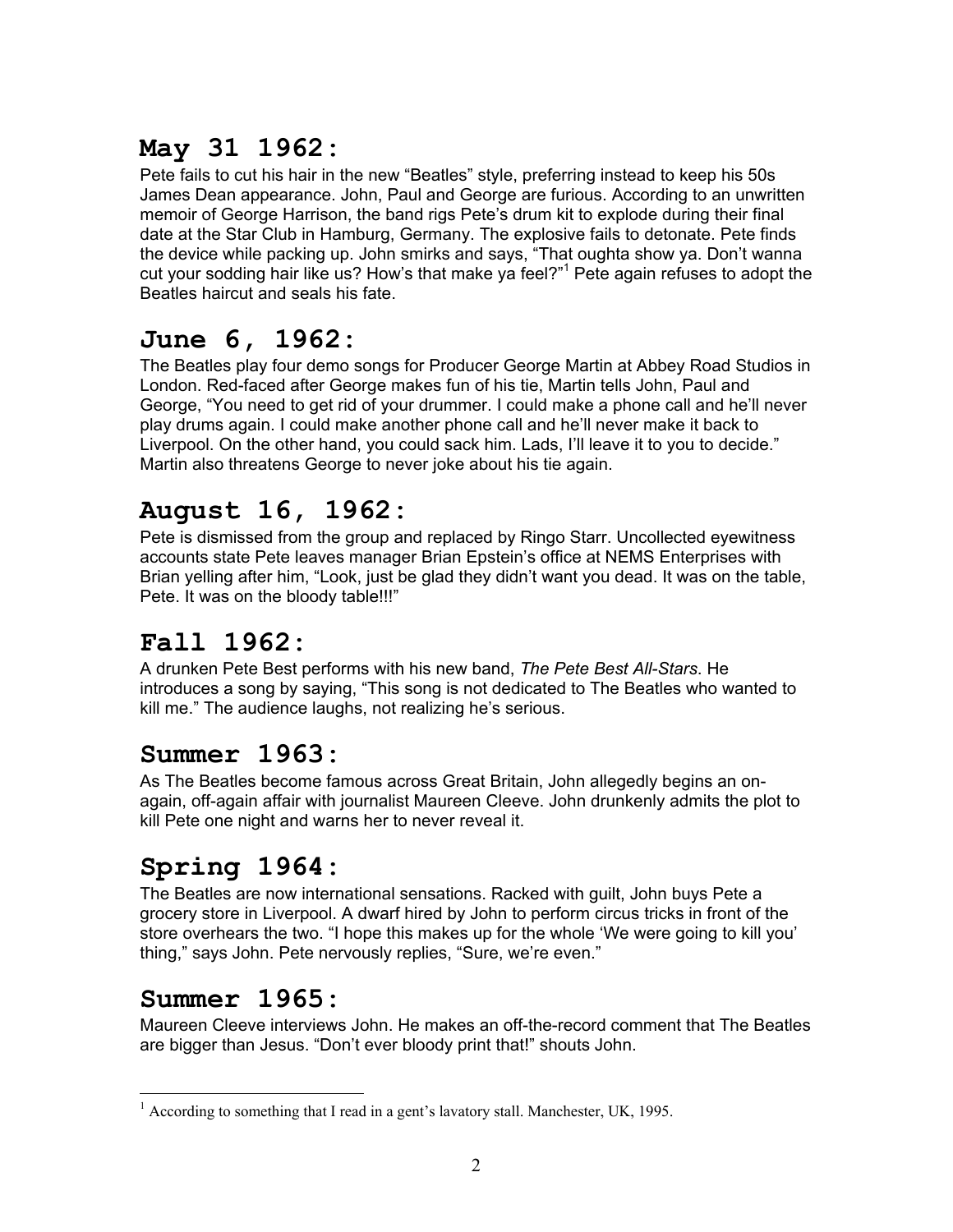#### **Summer 1966:**

John ends his alleged affair with Maureen Cleeve. Knowing the band is about to embark on a tour of America, a resentful Cleeve ships his Jesus interview to Southern newspapers in the Bible Belt and a major controversy ensues.

Around the same time, Pete Best's finances become difficult.

## **August 29, 1966:**

Pete meets the Beatles backstage after what would prove to be their final concert appearance at Candlestick Park in San Francisco. According to a janitor's debunked memoir, John, Paul and George nervously confront Pete. Ringo Starr goes into the bathroom and refuses to come out.

Pete demands the Beatles stop touring immediately or he'll blow the lid off the whole conspiracy. The band is furious. Pete laughs, saying that if the band doesn't tour, the public will forget them. "It's just what you deserve!" says Pete. The band quickly promises Pete that they will never tour again. Paul is particularly alarmed.

## **October 4, 1966:**

Officially, Ringo meets John in Spain where he is on location for a part in the movie *How I Won The War*. In reality, Paul and George arrive as well (George having secretly left from his trip to India). A waiter in a restaurant overhears their meeting. Paul soon becomes frantic and cracks, saying he's going to tell the world about their aborted plans to kill Pete. After Paul leaves, John, George and Ringo decide Paul must be taken care of. They agree to work on a plan. George hurries back to India.

#### **January-February 1967:**

John, George and Ringo pressure Beatles' tour manager Neil Aspinall to take out Paul by cutting the brakes on his car. Unbeknownst to them, Aspinall has already been engaged by Paul's girlfriend, Jane Asher, to kill Paul due to his infidelity. Collecting fees from The Beatles and Asher, Aspinall tampers with Paul's car. Paul is killed on a country road outside London and the band installs a replacement that they have been training for months. Asher is pleased with Paul's substitute and agrees to remain silent.<sup>[2](#page-2-0)</sup>

# **Spring 1968:**

 $\overline{a}$ 

The Faux Paul breaks up with Jane Asher. Two weeks later, Asher meets Pete Best at a posh London nightclub and the two begin a secret affair. Pete reveals to her the assassination scheme against him while Asher tells him about the Faux Paul. Realizing an amazing opportunity, the two hatch a scheme to blackmail The Beatles for 200 million dollars[.3](#page-2-1)

<span id="page-2-0"></span> $2^2$  A friend of Aspinall's neighbor's cousin told this story on her deathbed in 1997 at a lunatic asylum in Manchester, UK.

<span id="page-2-1"></span> $3$  A man named Reg told this to me in an East Brompton Pub in London. He couldn't remember where he heard it. Reg picked up my tab so I have no reason to doubt him.